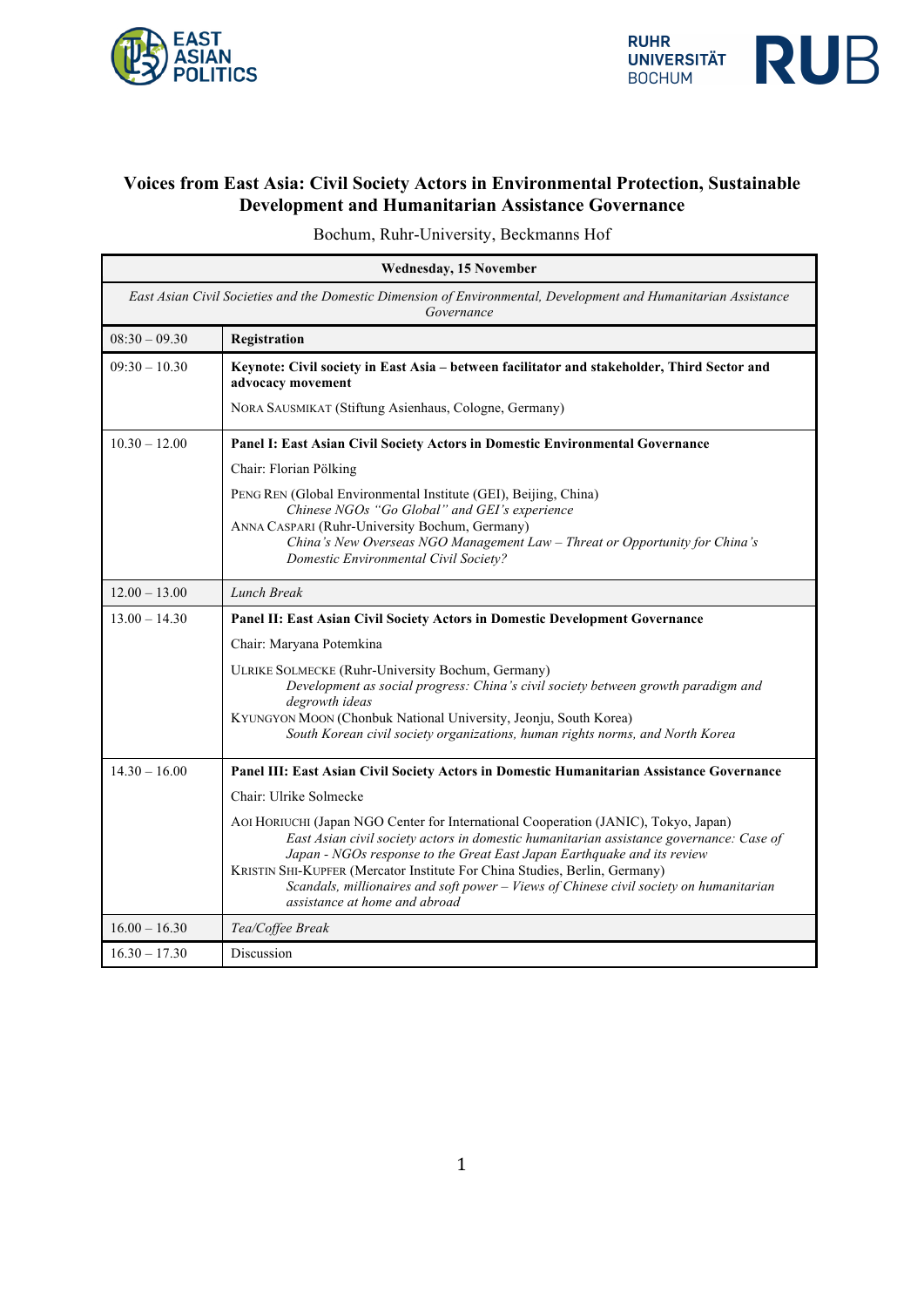



| Thursday, 16 November                                                                                                               |                                                                                                                                                                                                                                                                                                                                                                                                                                                                                                                                                                                                                         |
|-------------------------------------------------------------------------------------------------------------------------------------|-------------------------------------------------------------------------------------------------------------------------------------------------------------------------------------------------------------------------------------------------------------------------------------------------------------------------------------------------------------------------------------------------------------------------------------------------------------------------------------------------------------------------------------------------------------------------------------------------------------------------|
| East Asian Civil Societies and the Trans-Boundary Dimension of Environmental, Development and Humanitarian Assistance<br>Governance |                                                                                                                                                                                                                                                                                                                                                                                                                                                                                                                                                                                                                         |
| $08:30 - 08.45$                                                                                                                     | Tea/Coffee                                                                                                                                                                                                                                                                                                                                                                                                                                                                                                                                                                                                              |
| $08:45 - 09:30$                                                                                                                     | Keynote: How International Relations Theory Hides International NGO Politics                                                                                                                                                                                                                                                                                                                                                                                                                                                                                                                                            |
|                                                                                                                                     | DENNIS DIJKZEUL (Ruhr-University Bochum, Germany)                                                                                                                                                                                                                                                                                                                                                                                                                                                                                                                                                                       |
| $09:30 - 10:15$                                                                                                                     | Keynote: Trimming the Ivy: How International Organizations Shape Transnational Civil Society                                                                                                                                                                                                                                                                                                                                                                                                                                                                                                                            |
|                                                                                                                                     | JENS STEFFEK (Technical University Darmstadt, Germany)                                                                                                                                                                                                                                                                                                                                                                                                                                                                                                                                                                  |
| $10:15 - 10:30$                                                                                                                     | Tea/Coffee                                                                                                                                                                                                                                                                                                                                                                                                                                                                                                                                                                                                              |
| $10.30 - 12.00$                                                                                                                     | Panel IV: East Asian Civil Society Actors in Trans-Boundary Humanitarian Assistance<br>Governance                                                                                                                                                                                                                                                                                                                                                                                                                                                                                                                       |
|                                                                                                                                     | Chair: Diana Schnelle                                                                                                                                                                                                                                                                                                                                                                                                                                                                                                                                                                                                   |
|                                                                                                                                     | Goo Soon Kwon (Seoul Cyber University, South Korea)<br>From Peripheral to Core: Evolution of South Korean Non-governmental Organizations for<br>Trans-boundary Humanitarian Action<br>KAMILA SZCZEPANSKA (Ruhr-University Bochum, Germany)<br>Japanese CSOs in humanitarian assistance: the challenge of capacity building and resources                                                                                                                                                                                                                                                                                |
| $12.00 - 13.00$                                                                                                                     | Lunch Break                                                                                                                                                                                                                                                                                                                                                                                                                                                                                                                                                                                                             |
| $13:00 - 14:30$                                                                                                                     | Panel V: East Asian Civil Society Actors in Trans-Boundary Environmental Governance                                                                                                                                                                                                                                                                                                                                                                                                                                                                                                                                     |
|                                                                                                                                     | Chair: Anna Caspari                                                                                                                                                                                                                                                                                                                                                                                                                                                                                                                                                                                                     |
|                                                                                                                                     | BERTHOLD KUHN (Free University of Berlin, Germany)<br>China's Role and Challenges in Implementing Sustainable Development Policies.<br>Opportunities and Limitations of Civil Society Organisations (CSOs)<br>MASAYOSHI IYODA (Kiko Network, Kyoto, Japan)<br>Japanese Climate NGOs in trans-boundary climate governance                                                                                                                                                                                                                                                                                                |
| $14.30 - 16.00$                                                                                                                     | Panel VI: East Asian Civil Society Actors in Trans-Boundary Development Governance                                                                                                                                                                                                                                                                                                                                                                                                                                                                                                                                      |
|                                                                                                                                     | Chair: Kamila Szczepanska                                                                                                                                                                                                                                                                                                                                                                                                                                                                                                                                                                                               |
|                                                                                                                                     | TAKESHI KOMINO (Church World Service Japan, Japan CSO Coalition for Disaster Risk Reduction<br>(JCC DRR), Tokyo, Japan)<br>The Journey of JCC-DRR: Lessons and Way Forward<br>ANDERS UHLIN (Lund University, Sweden)<br>Transnational Civil Society Activism and the Governance of Development in Asia: The Asian<br>Development Bank and the Asian Infrastructure Investment Bank<br>DIANA SCHNELLE (Ruhr-University Bochum, Germany)<br>"Backdoor Japan" revisited: Local authorities and non-state actors in trans-boundary<br>development of Northeast Asia - conceptualizing governance in the Sea of Japan region |
| $16.00 - 16.30$                                                                                                                     | Tea/Coffee Break                                                                                                                                                                                                                                                                                                                                                                                                                                                                                                                                                                                                        |
| $16.30 - 18.00$                                                                                                                     | <b>Discussion &amp; Closing Remarks</b>                                                                                                                                                                                                                                                                                                                                                                                                                                                                                                                                                                                 |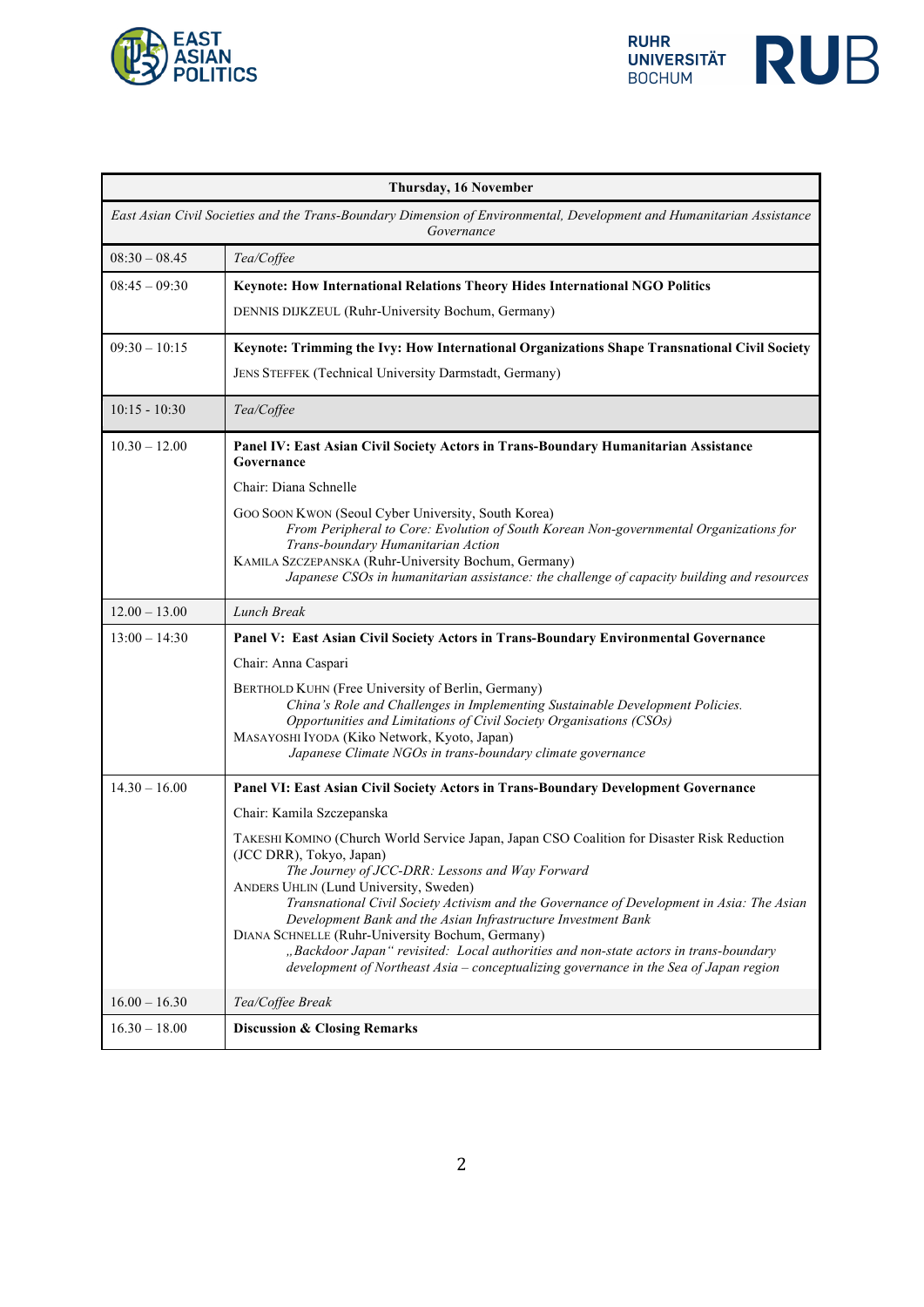



## **Location**

The workshop will be held in Beckmanns Hof (see site plan (1)) Please find the directions and a map here: in German or English.

## **Contact**

Fakultät für Ostasienwissenschaften / Sektion Politik Ostasiens Ms Anna Caspari, email: anna.caspari@rub.de / Tel. 0234/32-26449 AKAFÖ-Building, Room 2/14, Universitätsstr. 134, DE-44780 Bochum (see site plan (2))